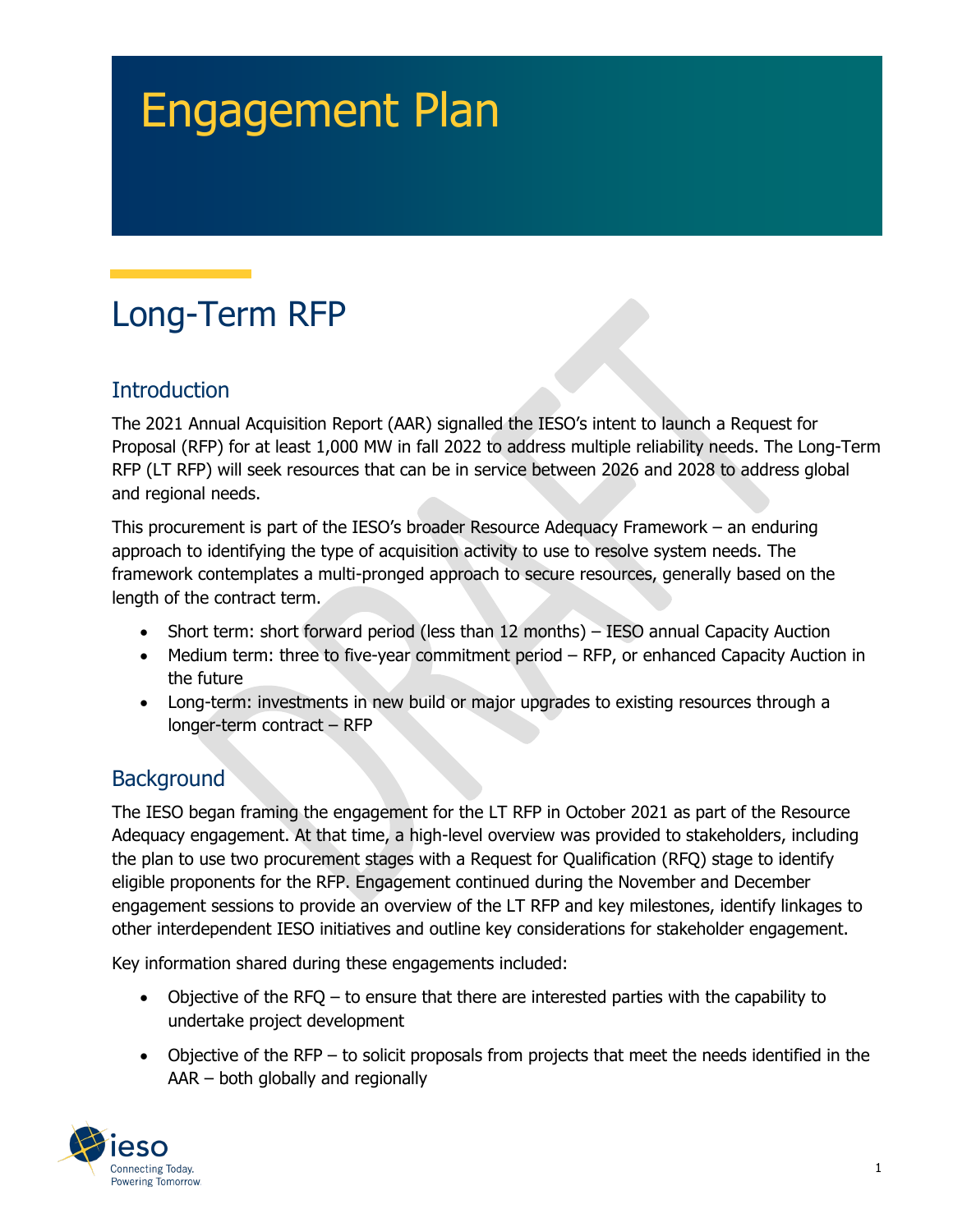## Stakeholders and Communities

The IESO encourages all interested parties to participate in this engagement through the public engagement activities described in the Approach section below. The IESO anticipates that this initiative will be of particular interest to current and prospective Market Participants, resource developers, municipalities and Indigenous communities.

#### Engagement Objectives

The objective of this engagement are:

- Develop the design of the Long-Term RFQ and Long-Term RFP documents informed by stakeholder input
- Provide awareness of the LT RFP design and an opportunity for interested stakeholders to contribute via written and verbal input to the various phases of the engagement and overall procurement design
- Identify the appropriate linkages to other interdependent IESO initiatives that have an impact on the progress and design of the LT RFP

## Approach

This engagement plan will be implemented in accordance with the **IESO's approved engagement** [principals.](https://ieso.ca/en/Sector-Participants/Engagement-Initiatives/Overview/Engagement-Principles)

This is a public engagement process. All materials will be posted on the dedicated IESO engagement webpage, and, any information/input provided by stakeholders will be posted (with their consent).

The approach for this engagement includes opportunities to provide input through various channels such as webinars, information sessions, in-person meetings, and written feedback. The project team will consider all relevant input and illustrate how feedback was considered into the design of the procurement documents.

The Long-Term RFP engagement initiative was initially launched under the Resource Adequacy engagement umbrella and will now pivot to its own dedicated engagement webpage to better organize the meetings and materials for the duration of the procurement design.

There are two main phases of the LT RFP engagement initiative: the LT RFQ and the LT RFP. A brief outline of the timing for each phase is included below with more details found in the Engagement Schedule section of this plan and updated on the engagement webpage along the way.

#### **LT RFQ (January 31 – April 29, 2022):**

- End of January 2022 post draft LT RFQ for stakeholder feedback
- April 2022 issue final LT RFQ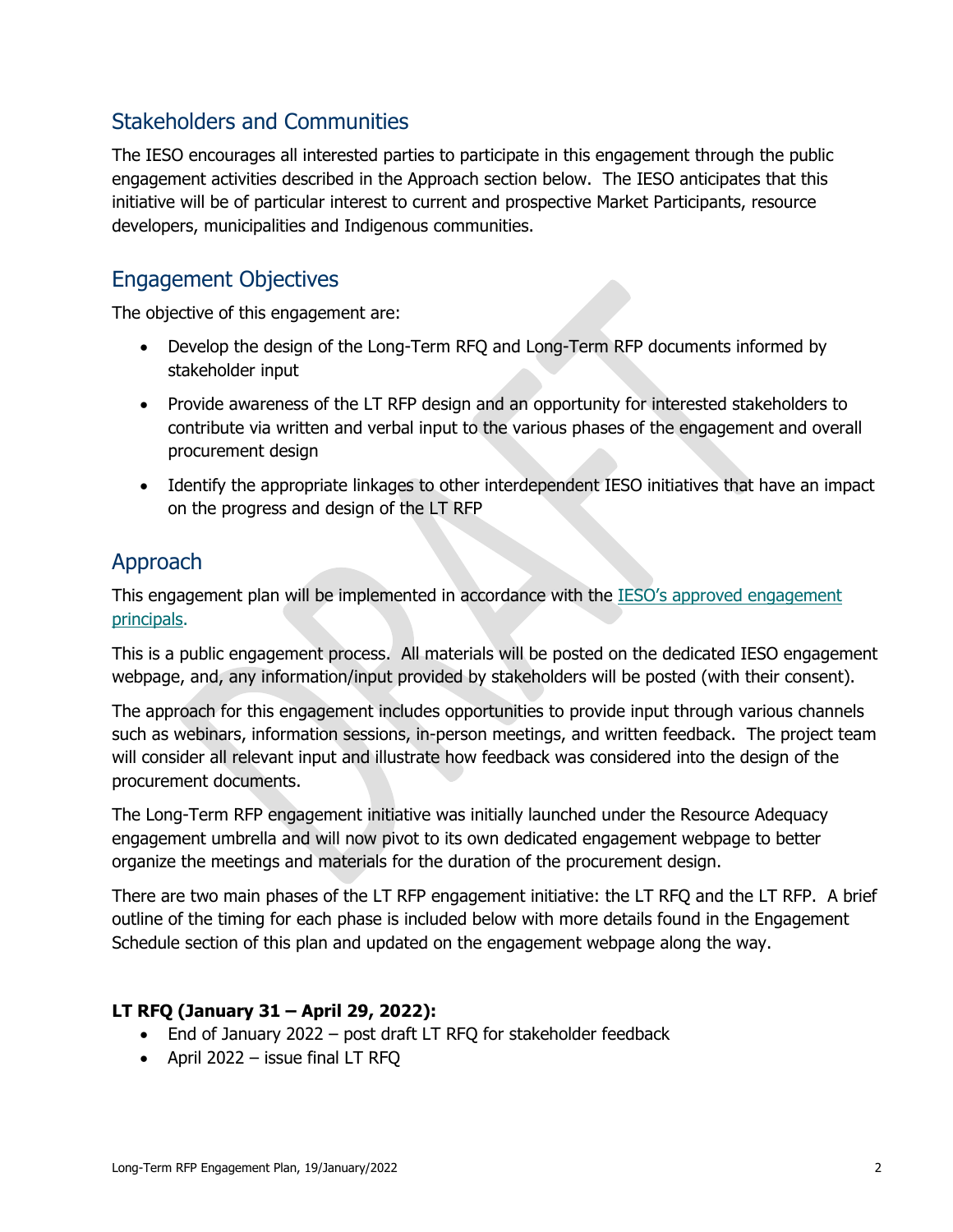#### **LT RFP (October 2021 – January 2023):**

- Q4-2021 frame LT RFP engagement (objectives, process, interdependencies, design)
- January to August 2022 engage on the LT RFP design details
- August 2022 post draft LT RFP for stakeholder feedback
- September 2022 announce qualified applicants
- January 2023 issue final LT RFP
- Q3-2023 Long-Term RFP contracts offered

### Meeting Schedule and Ground Rules:

The engagement on the LT RFP will require a slightly modified approach and schedule to the monthly IESO Engagement Days in order to meet the needs of the procurement design effort. As a result, the IESO is proposing a set of guidelines noted in the table below to ensure ground rules for the meetings, materials and feedback are consistent and clear.

| Task / Activity                               | <b>Timing</b>                                |
|-----------------------------------------------|----------------------------------------------|
| IESO to announce the date of the meeting      | At least two weeks in advance of the meeting |
| IESO to post meeting materials to the SE page | At least one week in advance of the meeting  |
| Stakeholder deadline for feedback/comments    | One to two weeks following the meeting,      |
|                                               | depending on the topic(s) covered            |
| IESO to post responses to feedback            | Two weeks after feedback is received         |

This modified engagement approach reflects the increased flexibility needed to support the design of a time sensitive and critical new procurement, the fluidity necessary to adapt to input and interdependencies and related initiatives, while continuing to allow for responsiveness to feedback and input from stakeholders.

The January 25, 2022 Resource Adequacy engagement session will include a brief overview of this new approach for the LT RFP engagement which will commence dedicated meetings in early February 2022. This information, and all future meeting details, will be communicated on the LT RFP engagement page and to those interested stakeholders who register to participate in the LT RFP engagement.

## LT RFP Outreach (in parallel with this engagement)

In addition to the engagement on the LT RFP, the development of this procurement will draw interest from a wide range of stakeholders, many of whom do not typically participate in the industry focussed LT RFP engagement process. As a result, the IESO is embarking on a coordinated effort, in parallel with this engagement, to conduct outreach to further support the objectives of this initiative.

The broader sector outreach will take the form of three phases: **Inform, Engage and Support**.

The targeted audiences for the IESO outreach include: Indigenous communities, municipalities, provincial and federal government agencies, and others as required.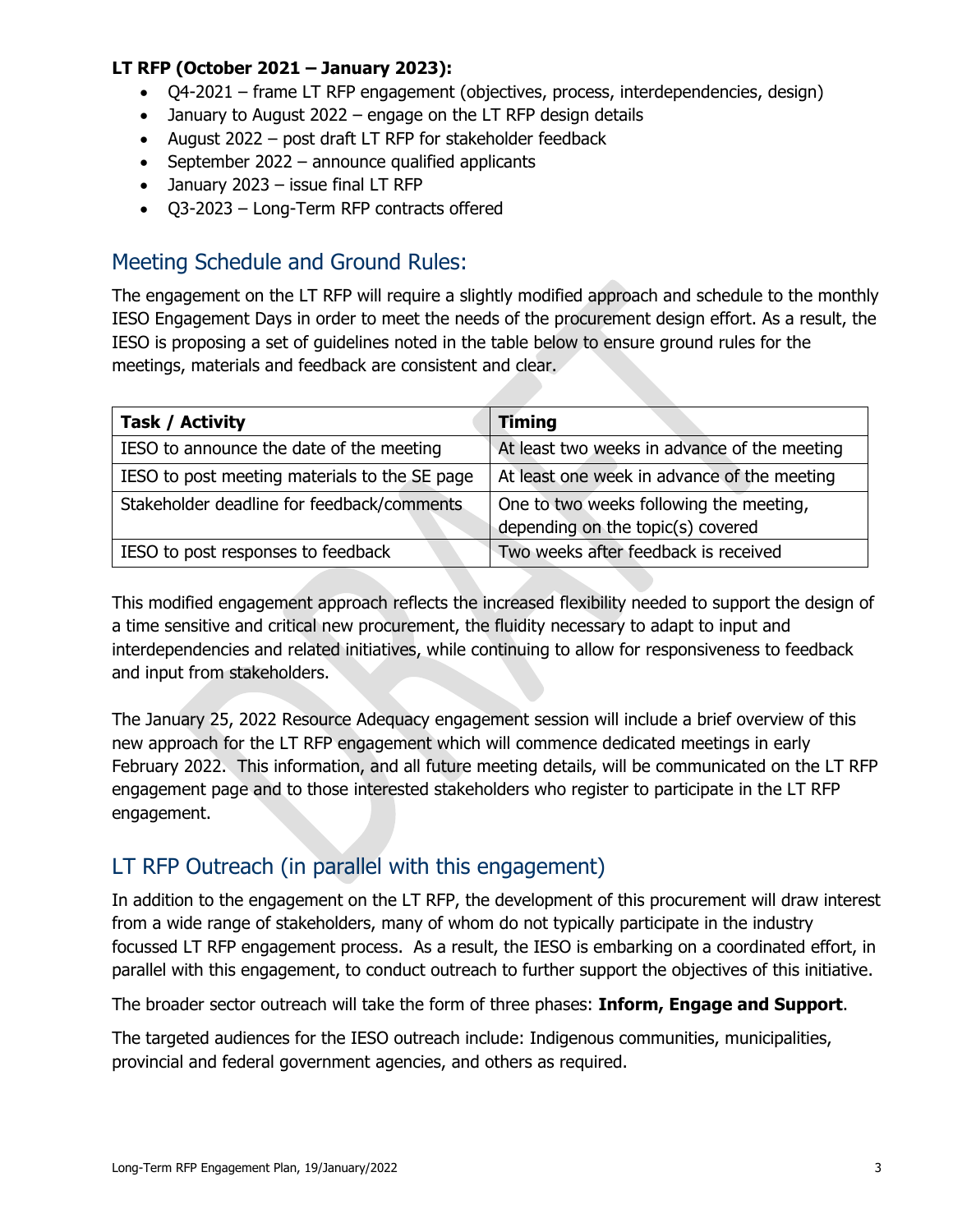## Interdependencies and Related Initiatives

A number of LT RFP interdependencies have been identified, and will need to be taken into consideration throughout the development of the RFP and any outreach. Below is a summary of some of those interdependencies and other initiatives and factors to keep in mind as the LT RFP engagement progresses.

| <b>Interdependent Initiative</b>                               | <b>Description</b>                                                                                                                                                                                                                                                                                                                             |
|----------------------------------------------------------------|------------------------------------------------------------------------------------------------------------------------------------------------------------------------------------------------------------------------------------------------------------------------------------------------------------------------------------------------|
| Medium Term RFP                                                | A medium-term RFP initiated in late 2021 for up to 750 MW<br>with a five-year commitment period                                                                                                                                                                                                                                                |
| Capacity Auction                                               | Annual resource acquisition mechanism for two Obligation<br>Periods - Summer (May 1 to October 31) and Winter<br>(November 1 to April 30)                                                                                                                                                                                                      |
| Hybrid Integration Project<br>(and Enabling Resources Program) | This program/project will provide clarity on the hybrid<br>participation models for resources that might be interested<br>in participating in the LT RFP; the hybrid participation<br>models will influence the contracting considerations under<br>the LT RFP                                                                                 |
| Market Renewal Program                                         | Familiarity with the Market Renewal Program (MRP) will be<br>required since the start of the LT RFP commitment period<br>will begin in a post-MRP world                                                                                                                                                                                        |
| Minister's Letter                                              | Issued on November 10, the letter reaffirms government's<br>support of the Resource Adequacy Framework and the<br>needs identified in the 2021 Annual Acquisition Report; the<br>letter includes a number of reporting deliverables to the<br>Minister on resource adequacy initiatives and other projects<br>important to government policies |
| Pathways Project<br>(Moratorium Report)                        | Following the gas study release, the Minister issued a letter<br>on October 7 asking the IESO to evaluate a moratorium on<br>procurements of new natural gas generating stations and<br>develop a pathway to zero emissions in the electricity sector<br>which will begin in Q1-2022                                                           |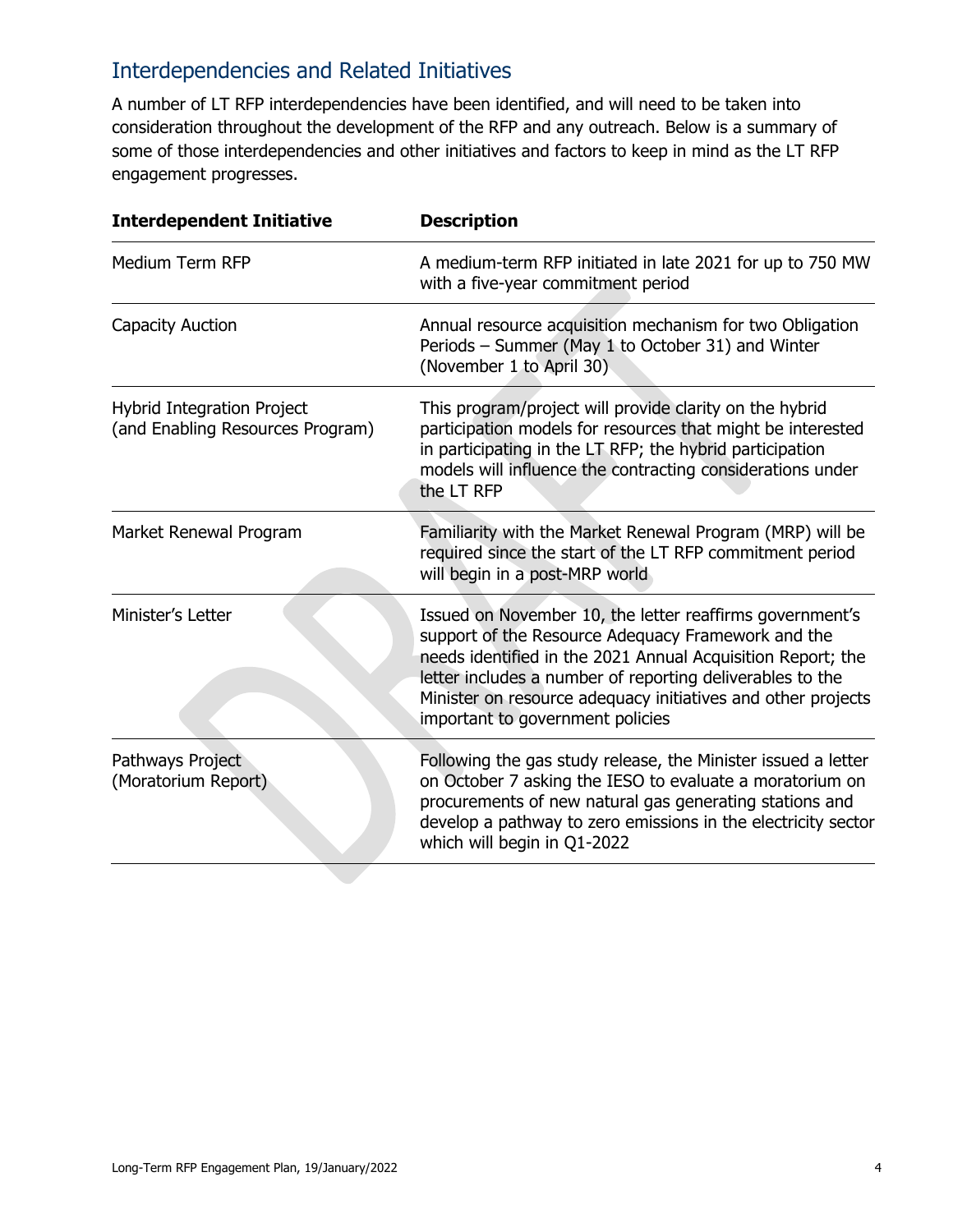| <b>Interdependent Initiative</b> | <b>Description</b>                                                                                                                                                                                                                                                                                                                                                                                                                                                                                                                                                                                                                                                                                                                                                                                                                                                 |
|----------------------------------|--------------------------------------------------------------------------------------------------------------------------------------------------------------------------------------------------------------------------------------------------------------------------------------------------------------------------------------------------------------------------------------------------------------------------------------------------------------------------------------------------------------------------------------------------------------------------------------------------------------------------------------------------------------------------------------------------------------------------------------------------------------------------------------------------------------------------------------------------------------------|
| Key Related IESO Publications    | Annual Planning Outlook (APO) – 20-year forecast;<br>٠<br>operationalizes the Resource Adequacy Framework by<br>starting with an articulation of the system needs $-$ in<br>terms of quantity, timing, location and level of certainty<br>Annual Acquisition Report (AAR) – translates planning<br>$\bullet$<br>and operational information into a series of acquisition<br>requirements; it provides specific targets for the near-<br>term Capacity Auction, and information for the longer-<br>term needs<br>Reliability Outlooks - published quarterly; reports on the<br>$\bullet$<br>adequacy and security of resources and transmission to<br>meet forecast demand; summer and winter versions<br>look out five years, while the spring and fall versions<br>look out 18 months<br>Bulk and Regional Plans - identification of more<br>٠<br>localized needs |
|                                  |                                                                                                                                                                                                                                                                                                                                                                                                                                                                                                                                                                                                                                                                                                                                                                                                                                                                    |

## Engagement Schedule

In order for stakeholders to understand when the IESO will engage and seek their input on the various aspects of the RFP design, and to have a schedule for milestones within this initiative, the table below illustrates a proposed engagement schedule.

| <b>RFQ/RFP</b> | <b>Timing</b>                    | <b>Engagement Activity</b>                                                                                                                                                                                                                                                                                                                                                                                       |
|----------------|----------------------------------|------------------------------------------------------------------------------------------------------------------------------------------------------------------------------------------------------------------------------------------------------------------------------------------------------------------------------------------------------------------------------------------------------------------|
| <b>RFQ</b>     | End of January 2022              | Post draft Long-Term RFQ for stakeholder feedback<br>$\bullet$                                                                                                                                                                                                                                                                                                                                                   |
| <b>RFQ</b>     | February, 2022 -<br>April, 2022  | Engagement and feedback window on the draft Long-<br>Term RFQ                                                                                                                                                                                                                                                                                                                                                    |
| <b>RFP</b>     | February, 2022 -<br>August, 2022 | Engagement on key Long-Term RFP design<br>considerations:<br>Eligibility<br>$\circ$<br>Term Length and Commercial Operation Dates<br>$\circ$<br>Permitting and Siting Requirements<br>$\circ$<br>Locational Considerations, Connection and<br>$\circ$<br>Deliverability<br>Additional Procurement Design<br>$\circ$<br>Contract Design<br>$\circ$<br>Interdependencies (APO, AAR, Hybrid Integration<br>Project) |

The dates below are proposed and are subject to change.